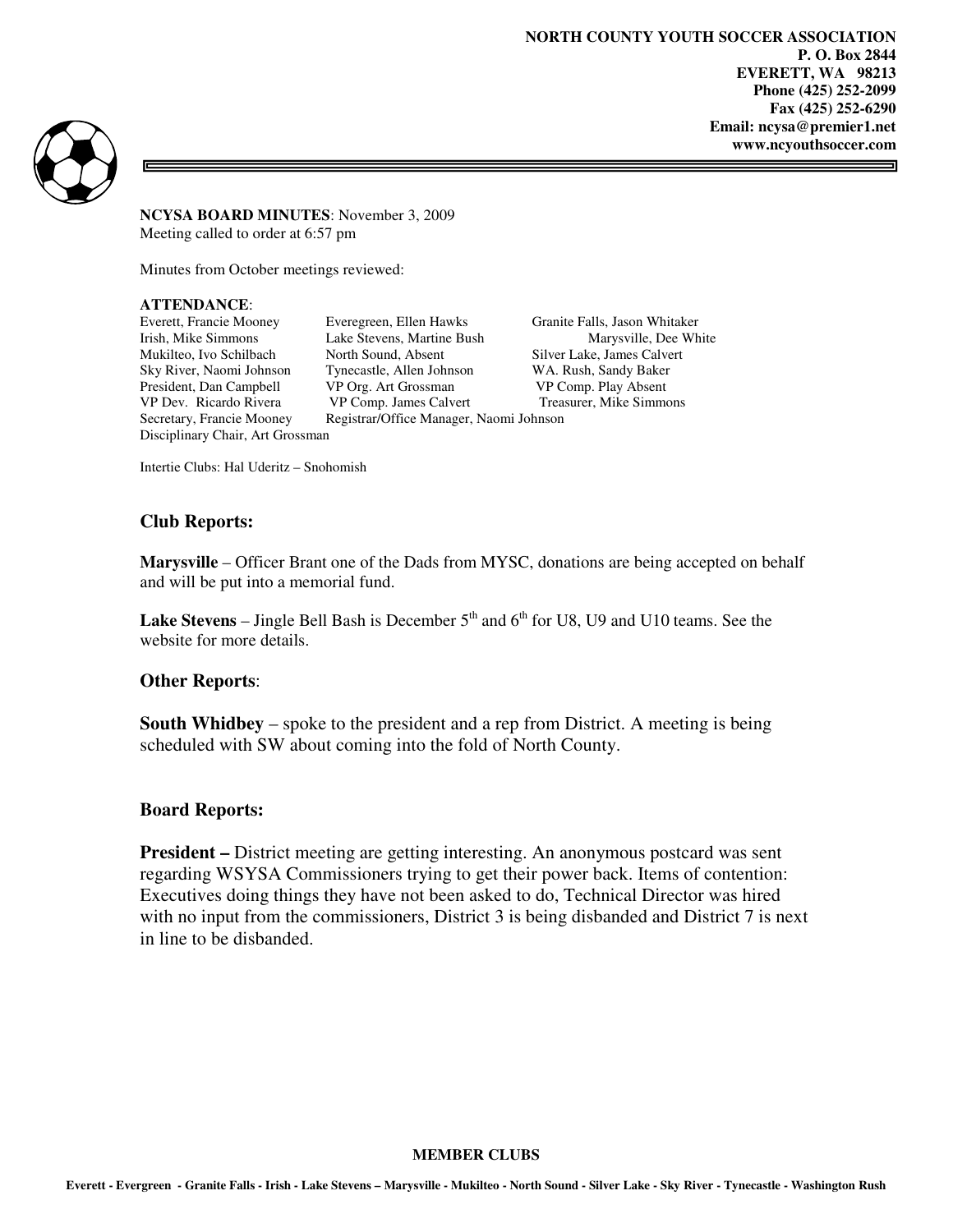

**Treasurer –** Report attached. Accounts receivable is incorrect it should read \$9564.00. Naomi's new computer came in today that was budgeted for this year.

# **Committee Reports –**

**Disciplinary** – Report attached. Protest on two games will take place tomorrow if everything falls into place.

**Scheduling** – A scheduling meeting will be held to go over how the season went and to touch base. Meeting will be November  $17<sup>th</sup>$ , @ 7:00 pm in the NC office.

**Elections** – Jobs open for election in December to start in January. Positions open are: VP of Competition, VP of Competitive Play, VP of Development and Treasurer. Sandy Baker, Dee White and Mike Simmons are the club reps that need to either find someone to take the positions or give them names of people who might be interested.

**Fields** – Tynecastle vs. NWN being able to use our fields. Mukilteo told them "No" after North County said only if Mukilteo said yes could NWN use the fields.

**Risk Management** – There are coaches and assistant coaches that still haven't cleared yet. An email was sent to registrars and presidents of the clubs by Naomi to be taken care of.

# **New Business:**

**Recruiting Policy –** being brought up due to Silver Lake having so many problems with parents being approached during games by coaches from other clubs trying to recruit kids. Motion made by James and seconded by Naomi. Discussion followed at length regarding how this should be taken care of.

- Permission should be given by the board of the club the coach or trainer is associated with. Then to the club they want to approach. All solicitation needs to be done through the NC board.
- The board is being asked to take to their respective clubs to discuss and bring back any comments or concerns where they will be addressed.